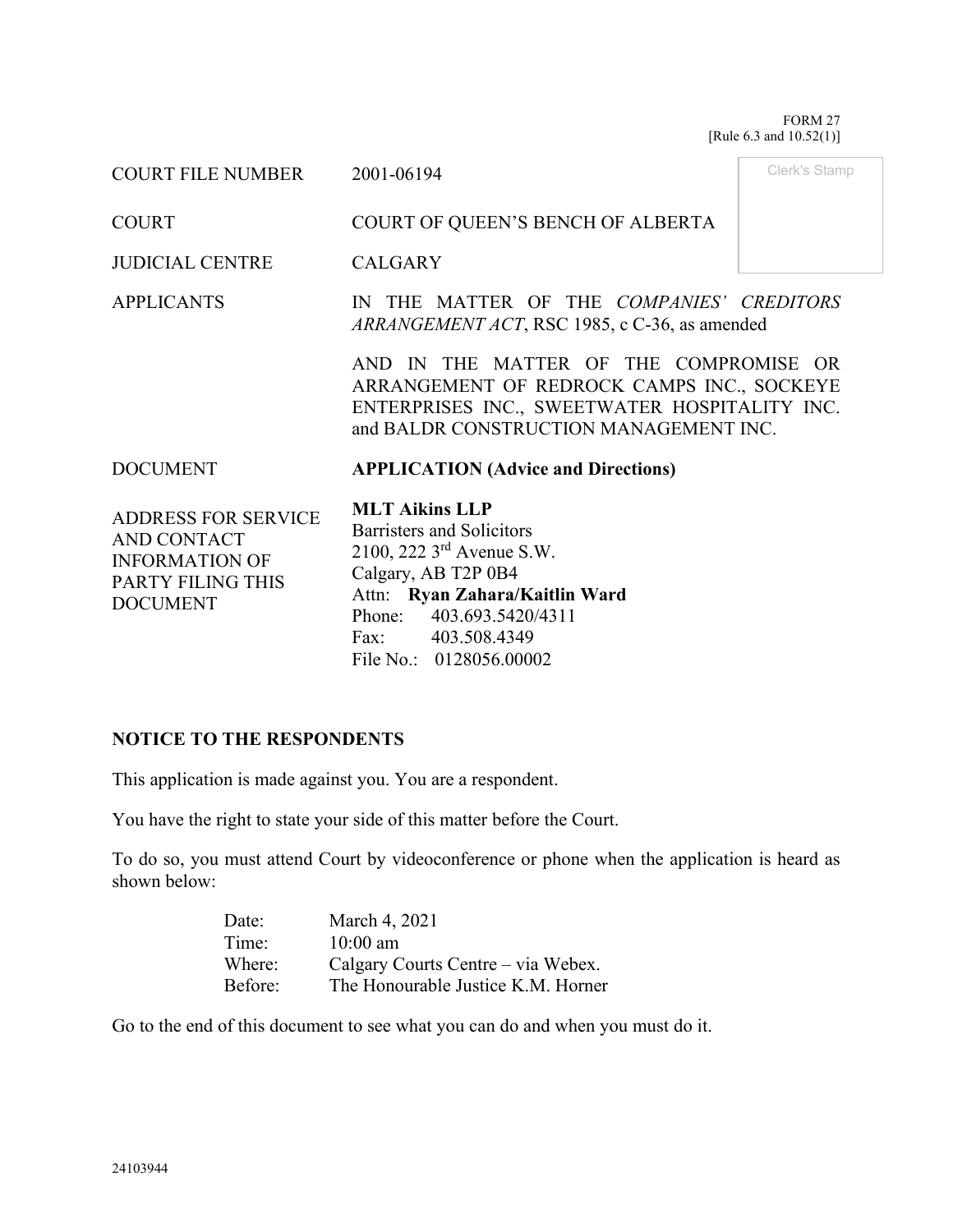#### **Remedy claimed or sought:**

- 1. The Applicant, BDO Canada Limited, in its capacity as the court-appointed monitor (the "**Monitor**") of Redrock Camps Inc. ("**Redrock**"), Sockeye Enterprises Inc., ("**Sockeye**"), Sweetwater Hospitality Inc. ("**Sweetwater**"), and Baldr Construction Management Inc. ("**Baldr**", and together with Redrock, Sockeye and Sweetwater, collectively, the "**Companies**"), applies for advice and directions in respect of the following issues involving Mr. Troy Ferguson ("**Ferguson**") the former Chief Executive Officer of the Companies:
	- (a) Certain amounts held in trust by the Monitor in respect of claims by Mr. Ferguson under the Builder's Lien Act (British Columbia) to those funds that were advanced by Mr. Ferguson in respect of camp installations for Sockeye in British Columbia;
	- (b) Certain employee expenses incurred by Mr. Ferguson on behalf of the Companies;
	- (c) The return of certain deposits, currently being held in trust by the Monitor, that were provided by Mr. Ferguson to Her Majesty the Queen in Right of Alberta (the "**Province**") that were provided for three contracts between Redrock and the Province to provide services and materials to fire camps administered by the Province;
	- (d) Payment of vacation pay to Mr. Ferguson as an employee of Redrock;
	- (e) A set-off claim advanced by Blue Collar Silviculture Ltd. ("**Blue Collar**") as a result of a series of transactions between David Newton (principal of Blue Collar) and Mr. Ferguson that ultimately resulted in promissory notes granted by Mr. Ferguson to Mr. Newton being assigned to Blue Collar and a set-off agreement being entered into between Sockeye and Blue Collar on the eve of the Companies obtaining protection under the CCAA; and
	- (f) Such further and other relief as the Monitor may request and this Honourable Court may grant.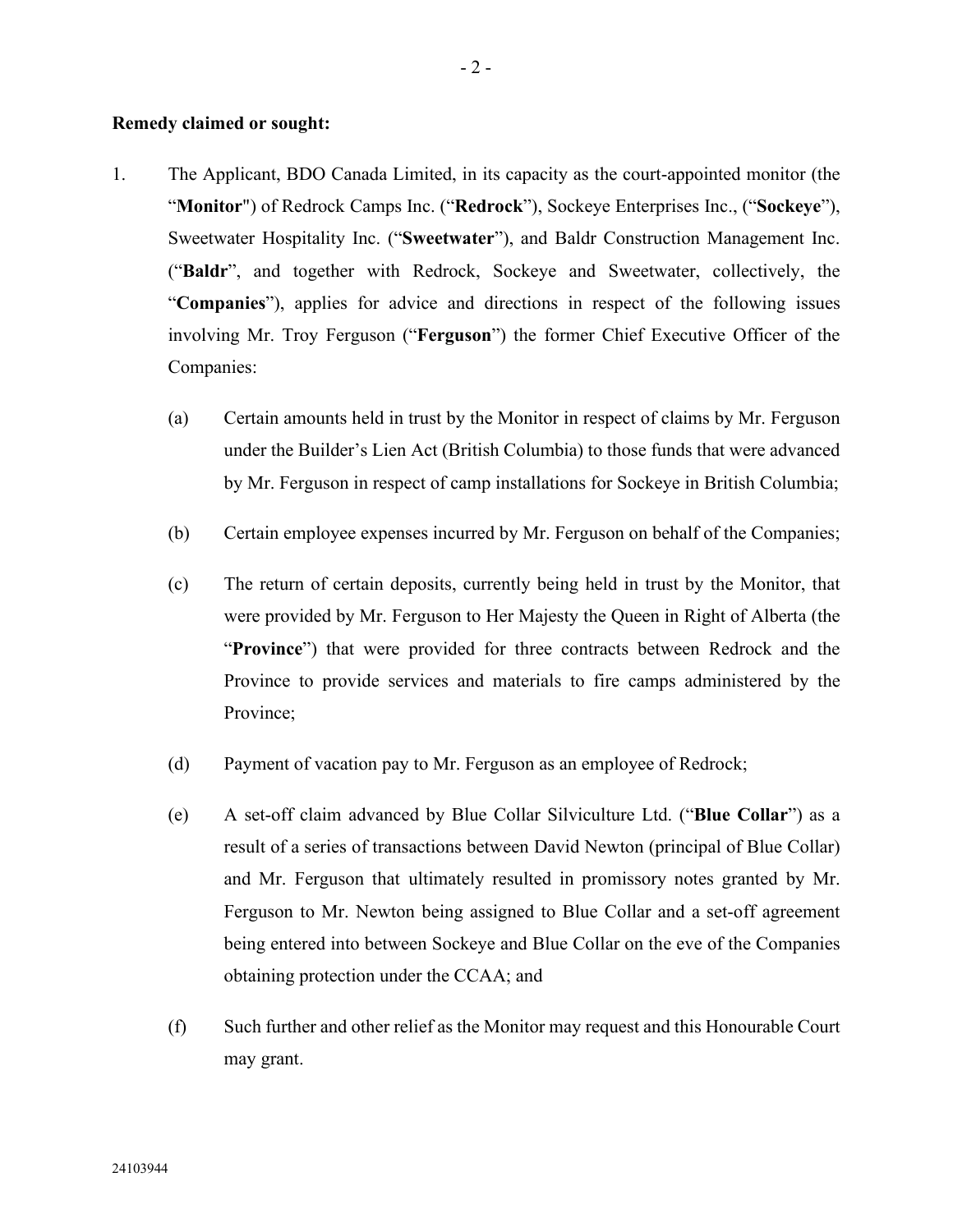### **Basis for this Relief:**

### **Background**

- 2. Capitalized terms not otherwise defined herein shall have the meaning given to them in the Seventh Report.
- 3. On May 13, 2020, this Honourable Court granted the Initial Order, among other things: (a) declaring that the CCAA applies to the Companies; (b) granting a stay of proceedings up to and including May 25, 2020 (the "**Stay Period**"); (c) approving the interim financing agreement among the Companies, as borrowers, and Invico Diversified Income LP ("**IDI**"), as lender (the "**Interim Financing Agreement**"); and (d) appointing BDO Canada Limited ("**BDO**") as the Monitor of the Companies in these proceedings.
- 4. Since then, and in addition to extending the stay period, the Court has granted the following orders:
	- (a) On May 25, 2020 the Amended and Restated Initial Order, which among other things, approved the Amended Financing Agreement;
	- (b) On July 14, 2020 the SISP Approval Order, pursuant to which the sale and investment solicitation process (as amended, the "**SISP**") was approved, the engagement of KPMG Corporate Finance Inc. (the "**Sale Advisor**") as the sale advisor in respect of the SISP was approved, and certain charges against the Companies' Property (as defined in the Amended and Restated Initial Order) were granted; and
	- (c) On July 14, 2020 the Enhanced Powers Order, pursuant to which the powers of the Monitor was enhanced to enable it to execute any definitive asset sale agreements or investment agreements for and on behalf of the Companies in connection with the SISP.
- 5. The Monitor conducted the SISP and purchase and sale agreements have been entered into with Invico as the purchaser to acquire all of the property, assets and undertakings of Sockeye and Redrock.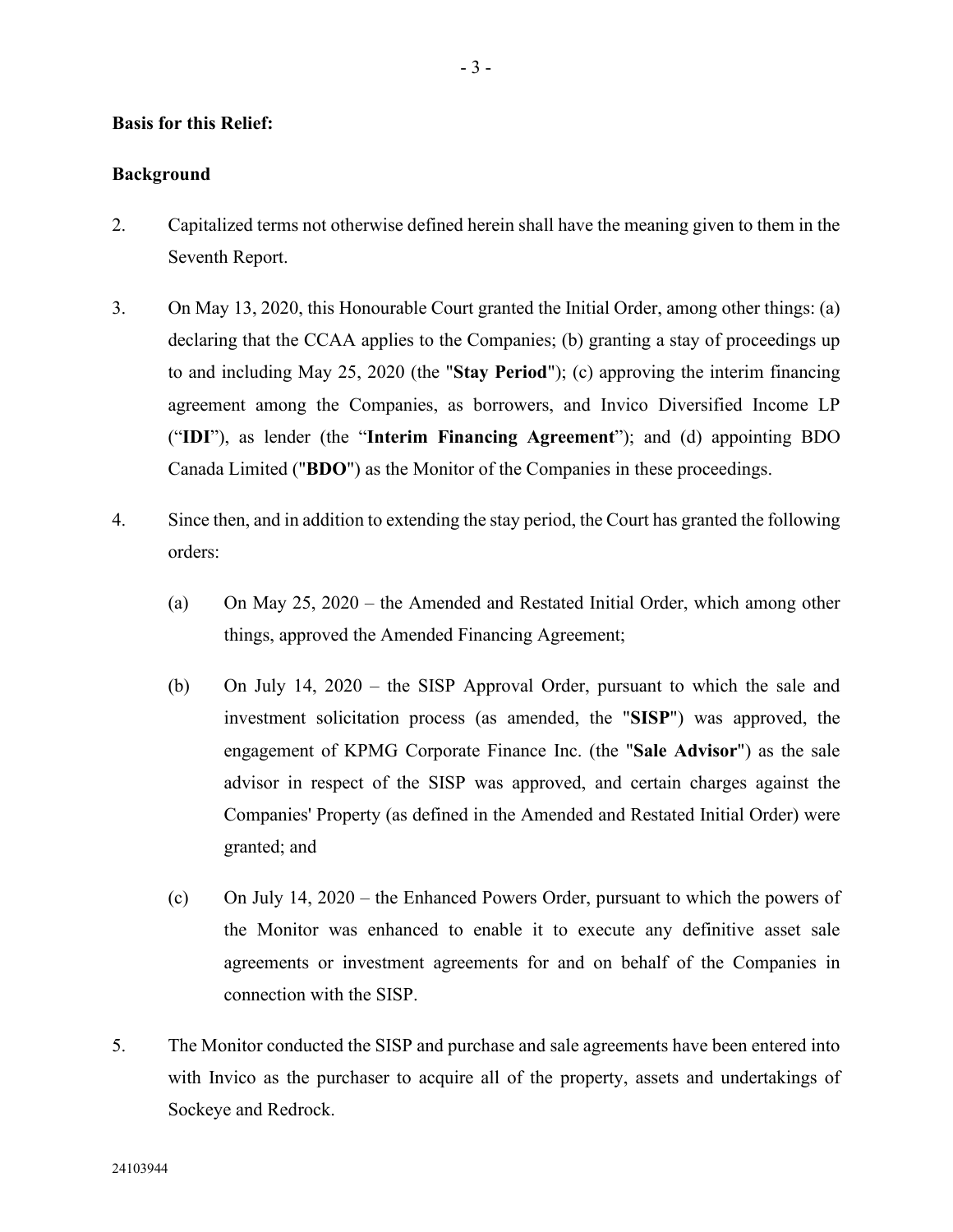6. The stay of proceedings has been extended by further order of this Court to March 31, 2021.

#### **Claims by Mr. Ferguson**

#### *Sockeye Camp Installations in British Columbia*

- 7. Sockeye had been experiencing difficulties collecting accounts receivable including a significant account due from a single customer (the "**Customer**") because the Customer required statutory declarations from Sockeye confirming approximately \$381,000 of payments had been or would be made to sub-contractors engaged by Sockeye (the "**Affected Subcontractors**") related to work performed by Sockeye on two projects for the Customer in British Columbia (the "**B.C. Projects**"). In light of the majority of these outstanding liabilities to the Affected Sub-Contractors having been incurred prior to the Filing Date, Sockeye was not able to execute the Statutory Declarations.
- 8. The Monitor's counsel reviewed the trust conditions imposed by the *Builders' Lien Act* (British Columbia) (the "**BLA**") and determined that any funds paid by the Customer would be impressed with a trust in favour of the Affected Subcontractors. Legal counsel for Invico agreed with the Monitor's analysis of the trust created under the BLA.
- 9. In order to resolve the matter, the Monitor and the Customer negotiated an agreement (the "**Payment Agreement**") providing for the following:
	- i. Sockeye would execute modified Statutory Declarations in a form agreeable to the Customer;
	- ii. The Customer would holdback approximately \$260,000 (the "**Holdback**") representing 10% of amounts previously paid to Sockeye and 10% of amounts related to the most recent invoice issued by Sockeye;
	- iii. The Customer would make a payment, net of the Holdback and exclusive of applicable taxes, amounting to a payment of approximately \$1,500,000 directly to the Monitor; and
	- iv. The Monitor would attend to payment of the valid known outstanding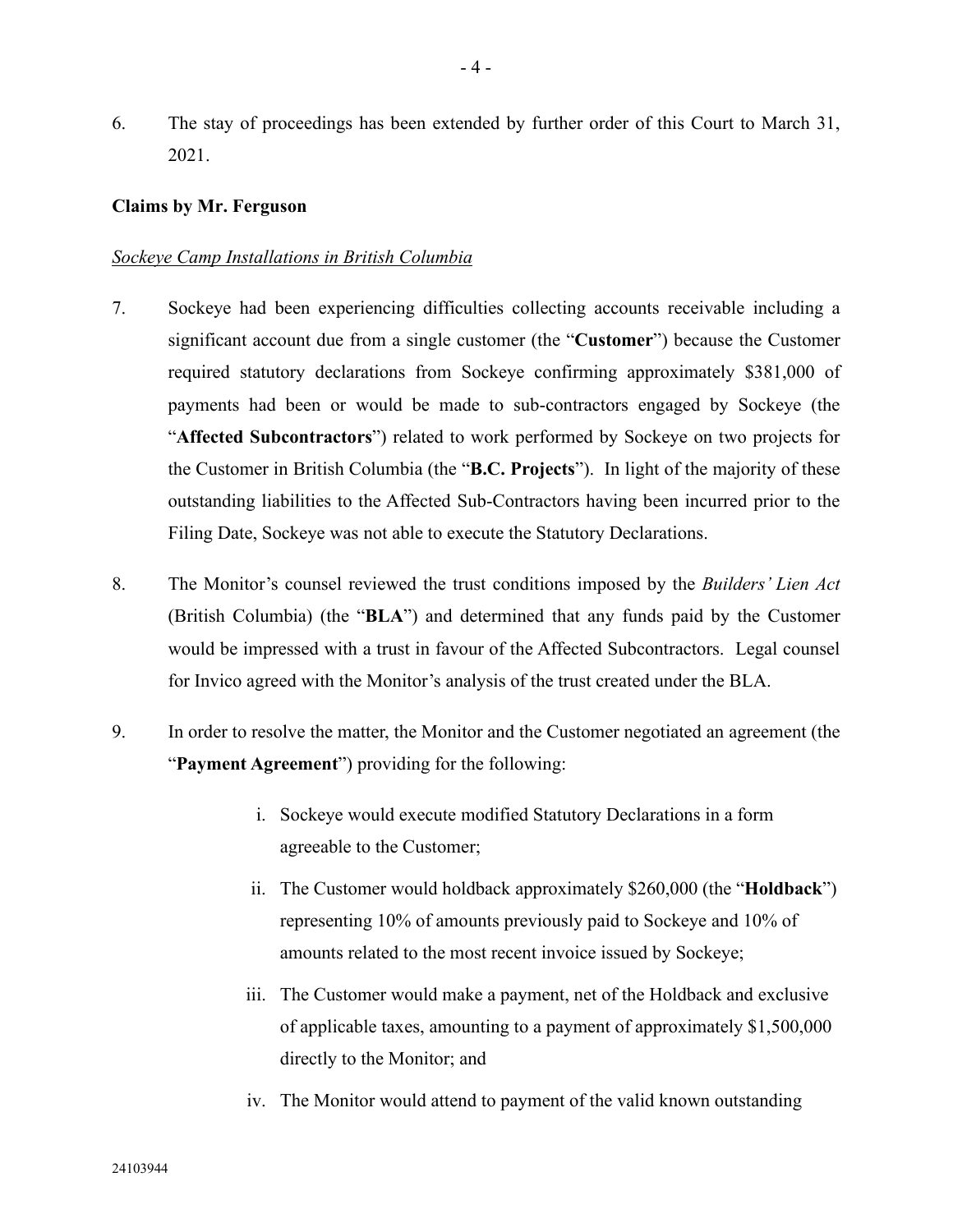amounts owed to the Affected Subcontractors as represented by Sockeye pursuant to trust conditions imposed by the BLA.

- 10. The implementation of the Payment Agreement was initially delayed for several days as a result of Management not being prepared to execute the Statutory Declaration associated with one of the B.C. Projects (the "**Huntercreek Project**") as Mr. Ferguson believed that he should be classified as an Affected Subcontractor in respect of approximately \$75,000 of payments he personally made directly to various Sockeye suppliers for goods and services supplied to the Huntercreek Project on behalf of Sockeye. It was ultimately agreed between the Monitor and Mr. Ferguson that certain of the claims generally related to accommodation expenses, would not be eligible to be classified as a claim of an Affected Subcontractor under any circumstance such that the amount in question is \$72,033.15 (the "**Ferguson BC Claim**").
- 11. It was ultimately agreed between the Monitor and Mr. Ferguson that the Monitor would hold an equivalent amount of the Ferguson BC Claim paid from the Customer in trust pending an agreement amongst Invico, the Monitor and Mr. Ferguson as to the propriety of the Ferguson BC Claim or a determination of same by the Court.
- 12. The Monitor is of the view that the Ferguson BC Claim ranks an unsecured claim against Sockeye and does not qualify as a claim by an Affected Sub-Contractor on the basis that:
	- a. Mr. Ferguson was not the actual supplier of goods or services to the Huntercreek Project such that he does not classify as a "subcontractor" pursuant to the definition set out in the BLA being…"*a person engaged by a contractor or another subcontractor to do one or more of the following in relation to an improvement:*
		- *i. perform or provide work;*
		- *ii. supply material…"*; and
	- b. expenses incurred on behalf of the Redrock Group by any employee, including Mr. Ferguson, would represent an unsecured claim as against the Redrock Group.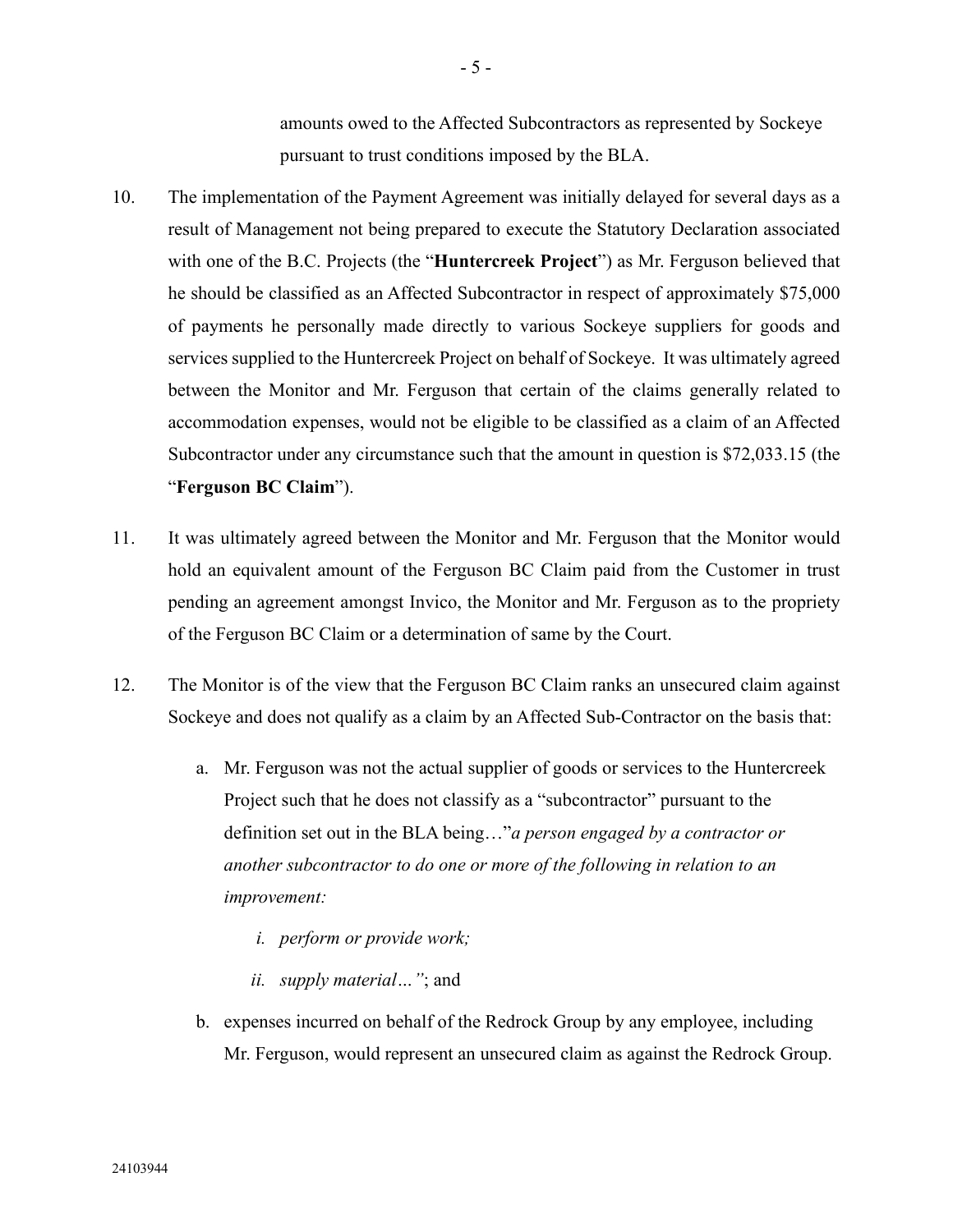#### *Employee Expenses*

- 13. It was common for employees of the Redrock Group, including Mr. Ferguson, to incur expenses on behalf of the Redrock Group and then be reimbursed accordingly from the Redrock Group in due course.
- 14. Mr. Ferguson advises that in the months preceding the Filing Date, he personally funded a significant amount of the Redrock Group's expenses over and above the Ferguson BC Claim in light of the financial pressures the Redrock Group was experiencing. The initial list of Redrock's creditors furnished by Management as at the Filing Date indicated a balance due to Mr. Ferguson of \$322,520.55, which the Monitor understands is inclusive of the Ferguson BC Claim.
- 15. Any claims for employee expenses incurred prior to the Filing Date, rank as unsecured claims as against the Redrock Group.

## *Redrock Fire Catering Performance Deposits*

16. Shortly before the commencement of the Proceedings, Redrock entered into three contracts, in the ordinary course of business, with Her Majesty the Queen in Right of Alberta (the "**Province**") to provide services and materials to fire camps administered by the Province (the "**Contracts**"), for which the performance guarantees to be paid by Redrock (the "**Deposits**") pursuant to the Contracts were substantially personally funded by Mr. Ferguson by way of bank draft directly to the Province as set out below.

| <b>Contract Details</b> |             | <b>Bank Draft</b> |               |                 |
|-------------------------|-------------|-------------------|---------------|-----------------|
| #                       | Date        | Deposit           | <b>Amount</b> | Date            |
| 21MFD003                | $4-May-20$  | 7,347.71          | 7,347.71      | $29$ -Apr- $20$ |
| 21HFD800                | $8-May-20$  | 26,705.76         | 26,705.76     | $29$ -Apr- $20$ |
| 21MFD002                | $11-May-20$ | 9,580.03          | 8,590.03      | $29$ -Apr- $20$ |
|                         |             |                   | 42,643.50     |                 |

17. Mr. Ferguson has claimed that any refund of the Deposits, totalling \$42,643.50, should be repayable to him personally (the "**Deposit Claim**") on the basis that the Contracts provide for the payment of the Deposits…"*as a guarantee and security for the due and faithful*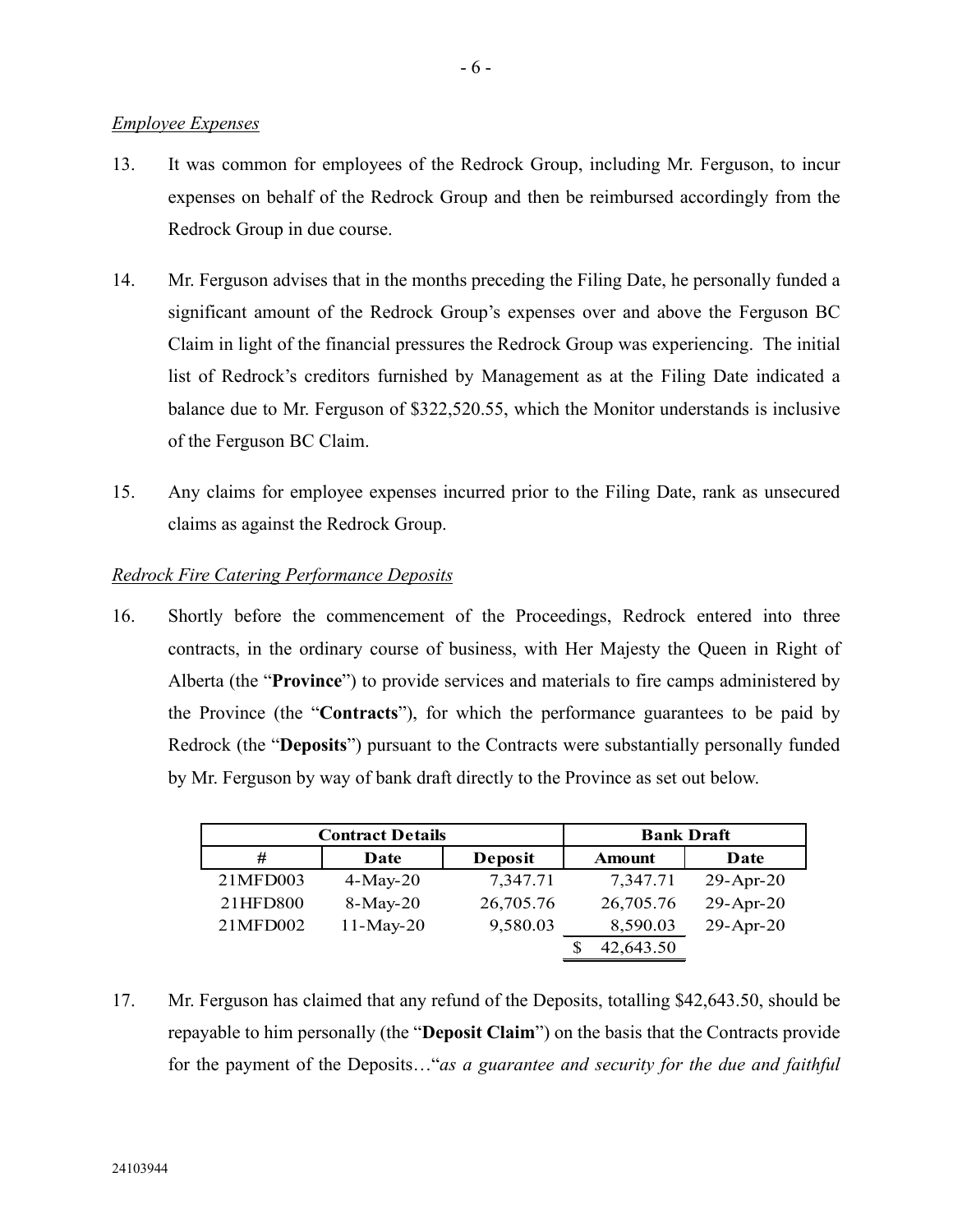*performance of the Contract by the Contractor and to protect the Province against any loss or damage arising by reason of the acts and omissions of the Contractor*."

- 18. The Monitor is of the view that the Deposit Claim is an unsecured claim against Redrock on the basis that:
	- a. the payments made by Mr. Ferguson to the Province pursuant to the Contracts were not subject to any form of agreement between Mr. Ferguson and Redrock providing for any form of security in favour of Mr. Ferguson; and
	- b. the payments made by Mr. Ferguson were recorded in Redrock's books and records as an account payable in the amount of \$42,643.50 due to Mr. Ferguson
- 19. The Monitor is holding an equivalent amount to the Deposit Claim in trust pending the Monitor seeking the Court's advice and direction in respect of the Deposit Claim.

#### *Vacation Pay*

- 20. Mr. Ferguson has also advanced a claim for approximately \$42,500 of accrued vacation pay that was outstanding as of the effective date of his resignations (the "**Vacation Pay Claim**"). Mr. Ferguson also argues that such a claim may attract directors' liability which may constitute a claim against the Directors' Charge established by the ARIO.
- 21. Section 109 of the Alberta *Employment Standards Code* provides that *…"wages, overtime pay, vacation pay and general holiday pay accruing due to an employee are deemed to be secured by a security interest on the property and assets of the employer to a maximum of \$7,500, whether or not that property or those assets are subject to other security interests, and are payable in priority to any other claim or right in the property…".*
- 22. It appears that Mr. Ferguson is entitled to payment of \$7,500 of the Vacation Pay Claim on the basis that this amount has a form of "super-priority" against the assets of Redrock ranking above any other security interests including that of Invico.
- 23. As of this time, any residual balance of the Vacation Pay Claim, or resultant claim that may arise against the directors of Redrock giving rise to a claim pursuant to the Directors' Charge, has not been properly pursued and crystalized by way of Mr. Ferguson advancing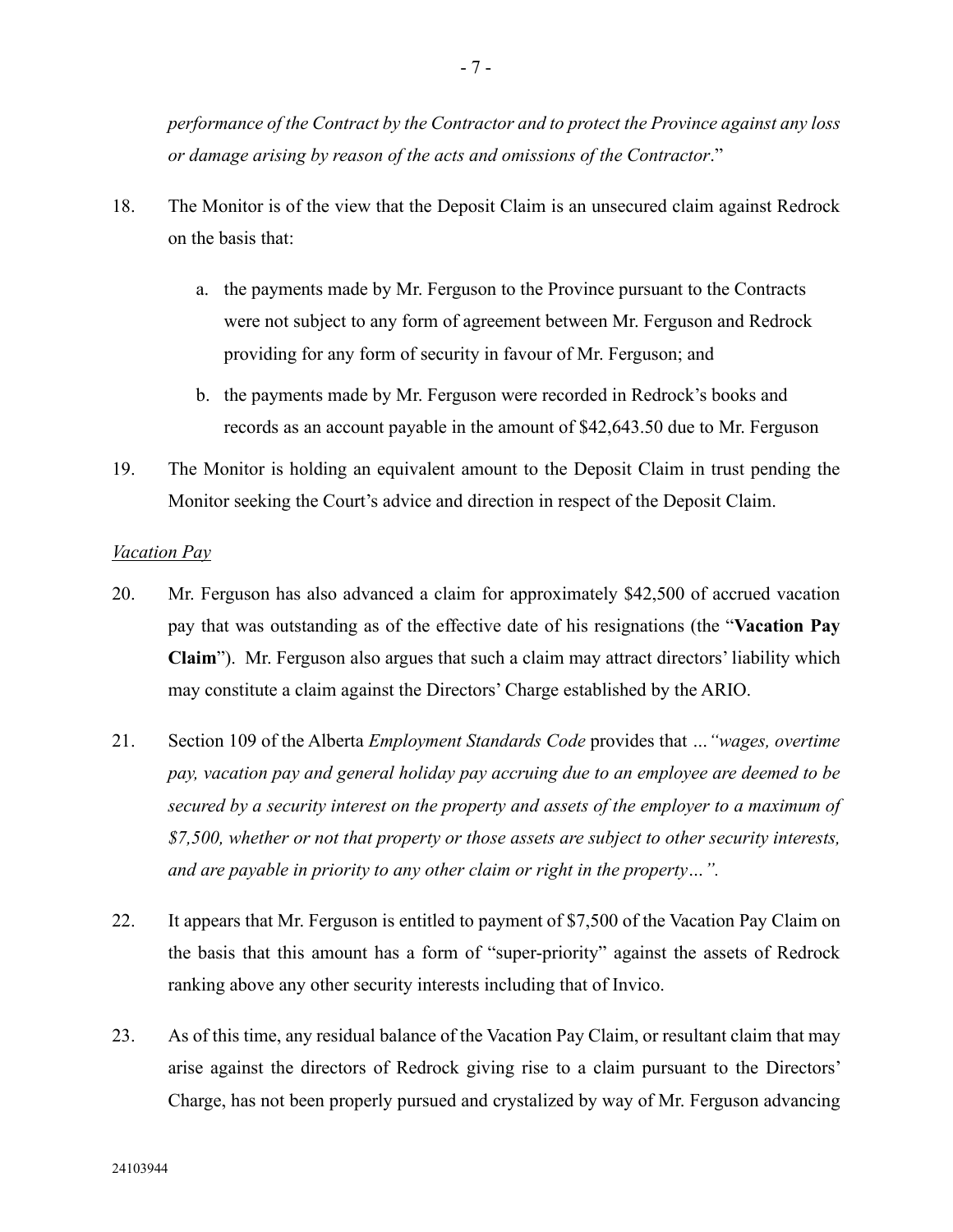a formal claim through Alberta Employment Standards pursuant to the *Employment Standards Code.* The Monitor is not aware of any such claim being formally advanced pursuant to the *Employment Standards Code* by Mr. Ferguson.

#### **Blue Collar Set-Off Claim**

- 24. The Redrock Group has been having difficulty collecting accounts receivable throughout the Proceedings. Consequently, the ARIO was amended to provide the Monitor with enhanced powers to, amongst other things, receive and collect all monies and accounts owing to the Redrock Group.
- 25. On November 24, 2020, the Monitor's legal counsel issued a letter to Blue Collar Silviculture Ltd. ("**Blue Collar**") in respect of approximately \$722,000 that was due from Blue Collar to Sockeye as the Monitor became aware that Silviculture was withholding payment and asserting a right of set-off of \$250,000 against the amount due to Sockeye pursuant to the following documents:
	- a. Promissory Note (the "**Newton Promissory Note**") in the amount of \$250,000 dated April 1, 2020 between Mr. Troy Ferguson as "Borrower" and Mr. David Newton as "Lender". The Monitor understands that Mr. Newton is a director of Blue Collar;
	- b. Promissory Note (the "**Ferguson Promissory Note**") in the amount of \$250,000 dated April 1, 2020 between Sockeye as "Borrower" and Mr. Ferguson as "Lender;
	- c. Notice of Assignment of Debt dated May 12, 2020 providing for the assignment of Mr. Ferguson's rights under the Promissory note to Mr. Newton;
	- d. Notice of Assignment of Debt dated May 12, 2020 providing for the assignment of Mr. Newton's rights under the Promissory Note to Blue Collar; and
	- e. Set-Off Agreement dated May 12, 2020 (the "**Set-Off Agreement**") between Blue Collar and Sockeye confirming Blue Collar's ability to assert a set-off of \$250,000 against the account receivable due to Sockeye.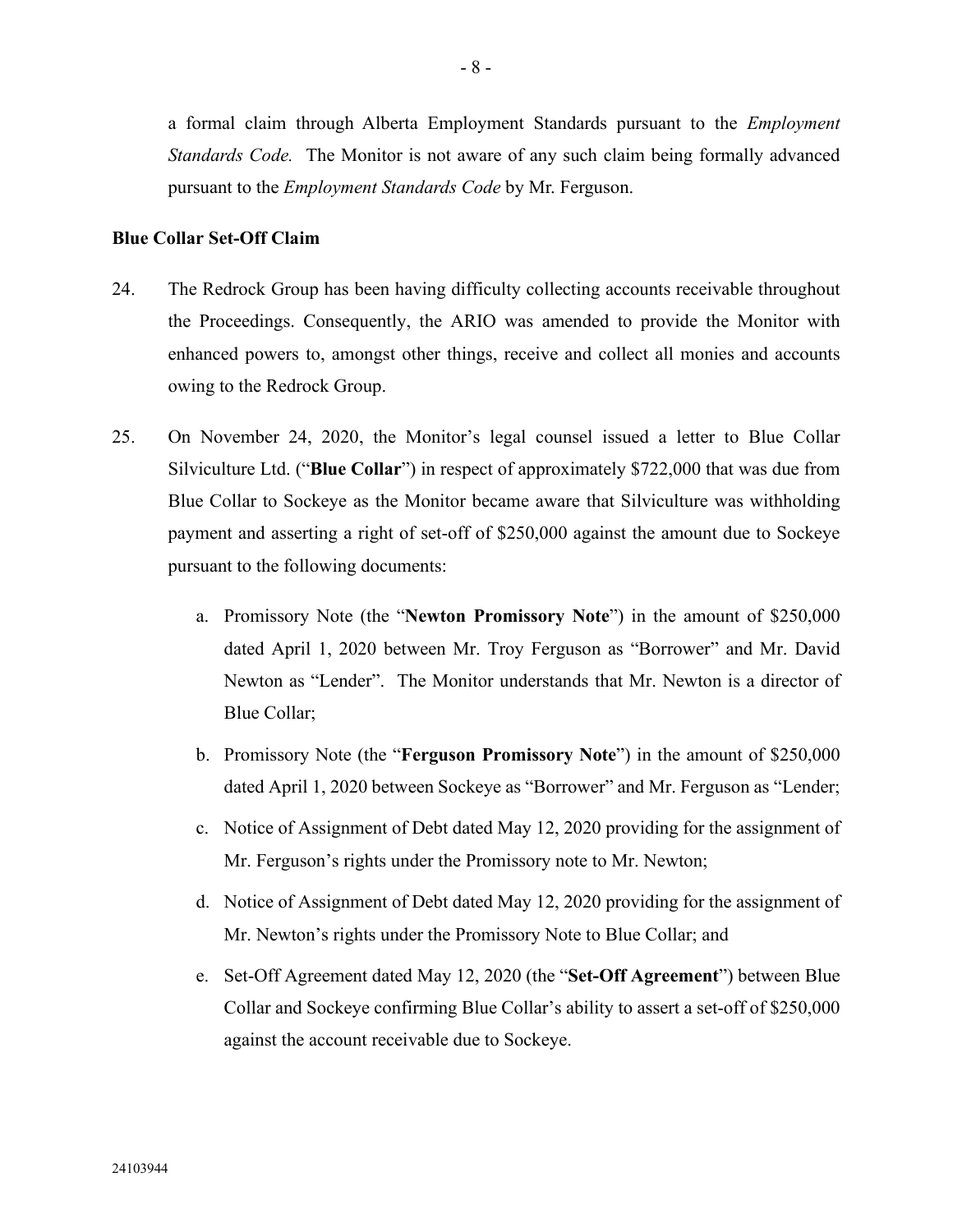- 26. The \$250,000 advanced by Mr. Newton in April 2020 was deposited into Sockeye's bank account and that the associated accounting entry was simply recorded in Sockeye's books and records as "*Loans payable – other*".
- 27. The net effect of the various transactions/documents noted above is that \$250,000 originally advanced by Mr. Newton to Mr. Ferguson pursuant to the Newton Promissory Note ultimately gave rise to a set-off claim of \$250,000 against the account receivable owed by Blue Collar to Sockeye.
- 28. Mr. Ferguson advised the Monitor that the Notice of Assignments and the Set-Off Agreement were entered into to reflect the fact that the original \$250,000 advanced by Mr. Newton to Mr. Ferguson was injected to fund the Sockeye payroll.
- 29. The Notices of Assignment and the Set-off Agreement were all entered into the day before the Filing Date. Consequently, the Monitor is of the view that the entering into of the Set-Off Agreement between Sockeye and Blue Collar is a preference that is contrary to section 36.1 of the CCAA, which incorporates by reference sections 95 and 96 of the *Bankruptcy and Insolvency Act* RSC 1985, c B-3 (the "**BIA**"). The obligations that were incurred by Sockeye pursuant to the terms of the Set-Off Agreement were granted at the time that Sockeye was insolvent and constituted a preference to Blue Collar as a creditor of Sockeye.

#### **Miscellaneous**

30. Such further and other grounds as counsel may advise and this Honourable Court may permit.

#### **Material or evidence to be relied on:**

- 31. Pleadings and proceedings in the within Action;
- 32. Seventh Report of the Monitor dated February 12, 2021, to be filed concurrently with this Application; and
- 33. Such further and other materials or evidence as counsel may advise and this Honourable Court may permit.